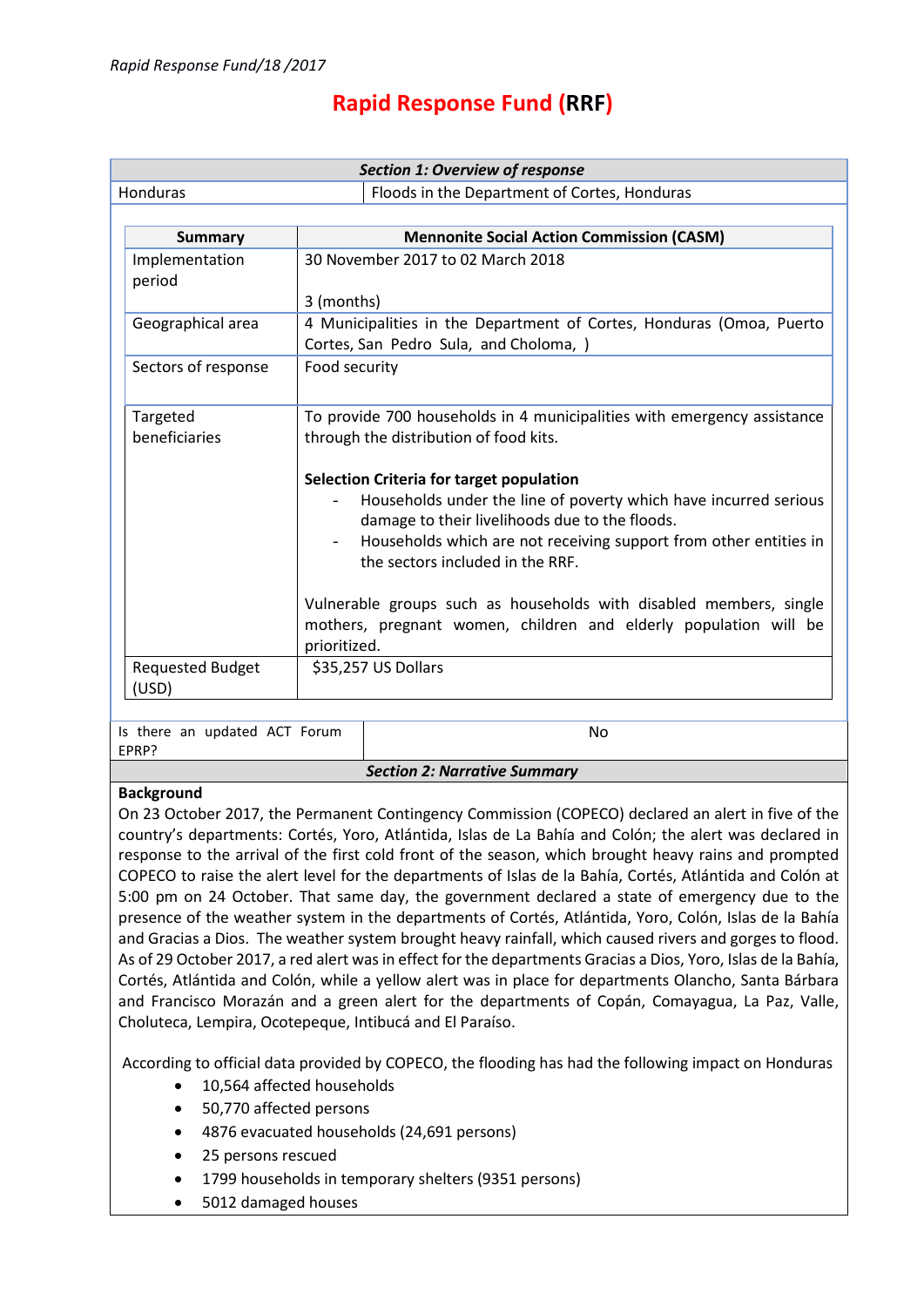#### 13 totally destroyed houses.

Additionally, Tropical Depression Selma formed in the Pacific at the same time as a tropical disturbance in the Atlantic according to COPECO's National Centre of Atmospheric, Oceanographic and Seismic Studies, producing moderate to strong rains, especially in the country's south central and western parts.

#### **Humanitarian Needs**

According to data collected by COPECO in the affected communities, the floods has critically damaged main livelihoods and food stocks. The floods have affected the crops, forcing many of the affected families to change their diets and implement survival strategies; for example, affected farmers have begun selling their agricultural products at a very low cost, which will affect their income generation. Due to the impact on grey water and faecal matter disposal systems, families are at high risk of

contamination, which would cause the propagation of waterborne diseases, the proliferation of vectors, acute respiratory infections (ARIs). Water distribution systems are affected and water is not safe for drinking. Lastly, due to deterioration of residual water and excreta management systems, the affected population is at risk to water and vector-borne diseases and other dangers to their health. There is urgent need of food, shelter, psychosocial support, water and sanitation support and livelihood restoration. CASM is planning to provide support in food security.

#### **Capacity**

The ACT Forum in Honduras have responded to several emergencies; including the participation in the implementation of two regional appeals in Central America, in response to the effects of drought in 2014-2015. CASM have the capacity to respond in the affected area due to the understanding of the context and operational presence. It is important to mention that CASM is part of the governing body of the humanitarian network in the northern area of Honduras, in which several humanitarian response agencies participate. CASM work in close coordination with COPECO as well as with the CODEM (Municipal emergency committees) and the, CODELs (local emergency committees) in order to avoid duplication of efforts, ACT alliance support will be complementary to the contributions of the central and local government.

#### **Proposed response**

| Does the proposed response honors ACT's commitment to Child Safeguarding?           | $X$ Yes | $\Box$ No |
|-------------------------------------------------------------------------------------|---------|-----------|
| http://actalliance.org/documents/act-alliance-child-safeguarding-guidance-document/ |         |           |

| Problems                          | Households have lost their household items and livelihoods are damaged, and are<br>facing significant barriers in order to meet their basic needs such as access to food<br>and NFI                                                                                                                                                                                     |
|-----------------------------------|-------------------------------------------------------------------------------------------------------------------------------------------------------------------------------------------------------------------------------------------------------------------------------------------------------------------------------------------------------------------------|
| Target<br>beneficiaries           | 700 households directly affected by the floods which represent a population of 2800<br>people (1,190 women, 1,129 men, 241 boys, 240 girls)                                                                                                                                                                                                                             |
|                                   |                                                                                                                                                                                                                                                                                                                                                                         |
| Activities                        | In coordination with COPECO, CODEM and CODEL, the following activities will be<br>carried out:<br>Purchase and distribution of food packages (each package will be composed of<br>1.<br>20 lbs. of rice, 5 lbs. of sugar, 1 package of cornmeal (5 lbs.) 1 lbs of cereal, 10<br>Ibs. of beans, 1 lbs. of coffee, 2.2 lbs. of lard, 1 lbs. of salt), 2lbs. of spaghetti. |
| Specific<br>objective/<br>Outputs | 700 affected households meet their basic food needs over a period of 1<br>$1_{-}$<br>month.                                                                                                                                                                                                                                                                             |

#### SECRETARIAT: 150, route de Ferney, P.O. Box 2100, 1211 Geneva 2, Switz. TEL.: +4122 791 6434 – FAX: +4122 791 6506 – [www.actalliance.org](http://www.actalliance.org/)

Core Humanitarian The ACT Alliance Secretariat's continuous improvement in the application of the Core Humanitarian **STANDARD** Standard is independently verified by HQAI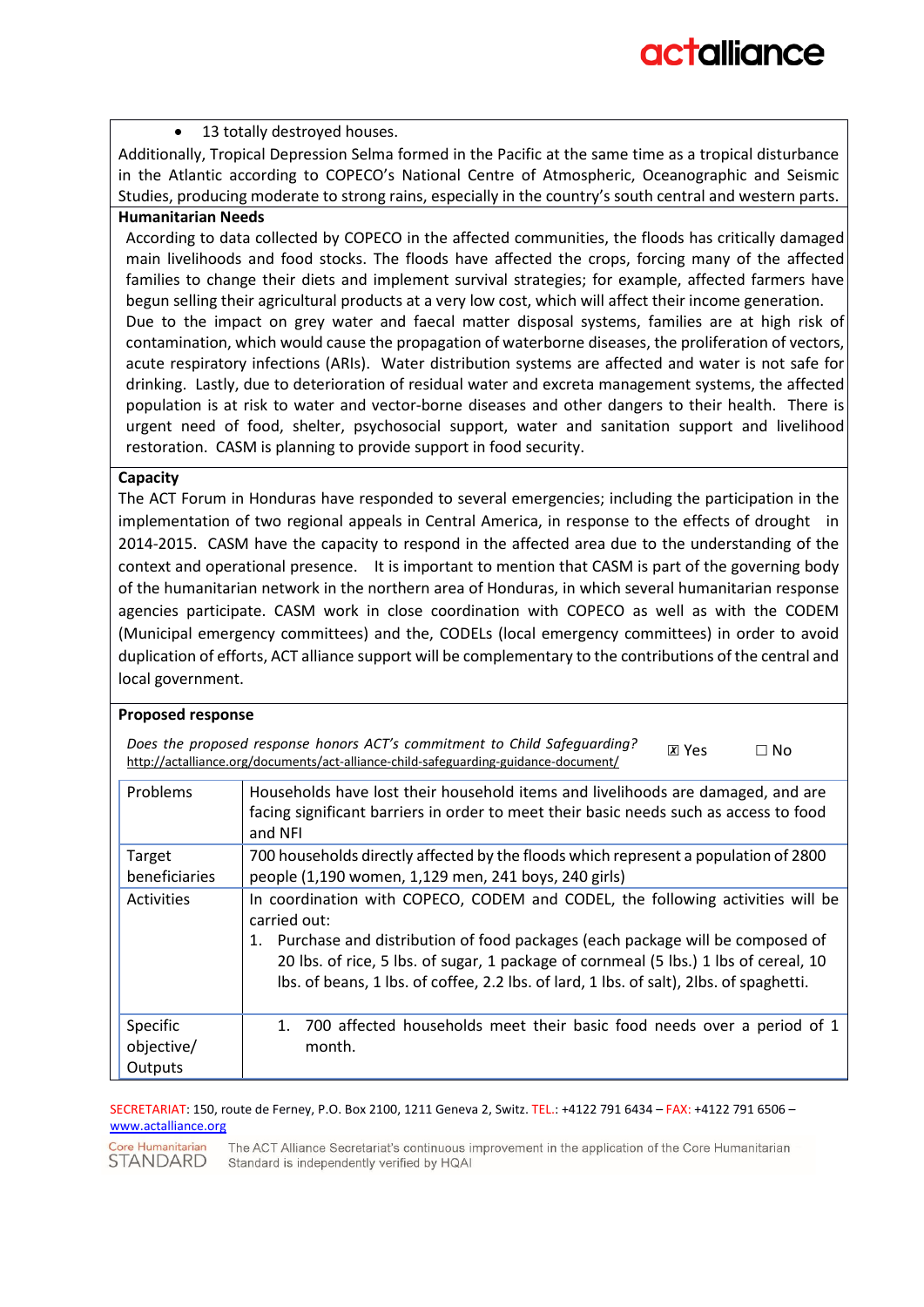# actallianc

| Overall   | Addressing the emergency needs of households affected by floods in 4 municipalities |
|-----------|-------------------------------------------------------------------------------------|
| objective | from the Department of Cortes, Honduras.                                            |

#### **Reporting Schedule**

| <b>Type of Report</b>                    | Due date      |
|------------------------------------------|---------------|
| Situation report                         | 30 December   |
| Final narrative and financial report (60 | 02 March 2018 |
| days after the ending date)              |               |
| Audit report (90 days after the ending   | ΝA            |
| date)                                    |               |

#### **Monitoring and evaluation**

CASM will be responsible for the overall implementation of the RRF and will establish coordination with other humanitarian actors at field level, as well as with local authorities. The monitoring and evaluation will include field visits to follow up on the achievement of results, and preparation of a situation report, as well as the final reports. A final report will be submitted by CASM following the guidelines provided by ACT. In order to carried out a proper quality control of its programs and projects, CASM has a Planning, monitoring and evaluation system (PME) through which the Management and Advisory Team (EGA) and the Regional Managers provide follow-up as well as technical and administrative support to the responsible staff.

#### *Section 3: ACT Alliance coordination*

#### **Coordination**

CASM is the only national member of ACT Alliance in the Honduras Forum. It serves as the overall coordinator of the response. Coordination has been established with the government and local networks, in order to facilitate the implementation. CASM is going to work in close coordination with local authorities, local leaders in the concerned communities as well as with relevant stakeholders to avoid duplication of efforts. In each municipality there are community structures such as CODEL, patronages among others, and coordination will be made with these actors at the local level. Information concerning the response will be regularly provided to the Honduras forum coordination.

#### **Implementation arrangements**

CASM is responsible for the project implementation. The staff of the regional offices will be involved, as well as volunteers from the communities, organizing the implementation in the communities, facilitating a participatory approach in the implementation. CASM will involve local leadership in the response. There a team of facilitators, promoters and local leaders who will ensure the proper implementation of the humanitarian response, establishing operational committees for an adequate management of the aid.

#### **Human resources and administration of funds**

CASM has a Manual of Administrative Procedures which guides the financial management at the institutional level, with Internal regulations, and other guidelines on human talent management processes such as personal selection, development and performance appraisal. As an institutional norm, as stated in the Statutes and Procedures, audits are carried out every six months (July and December) every year. CASM will assign a Coordinator and a Program Officer, which will be the responsible team for the timely execution of the RRF. CASM will create a separate account for the management and administration of these funds.

SECRETARIAT: 150, route de Ferney, P.O. Box 2100, 1211 Geneva 2, Switz. TEL.: +4122 791 6434 – FAX: +4122 791 6506 – [www.actalliance.org](http://www.actalliance.org/)

Core Humanitarian The ACT Alliance Secretariat's continuous improvement in the application of the Core Humanitarian **STANDARD** Standard is independently verified by HQAI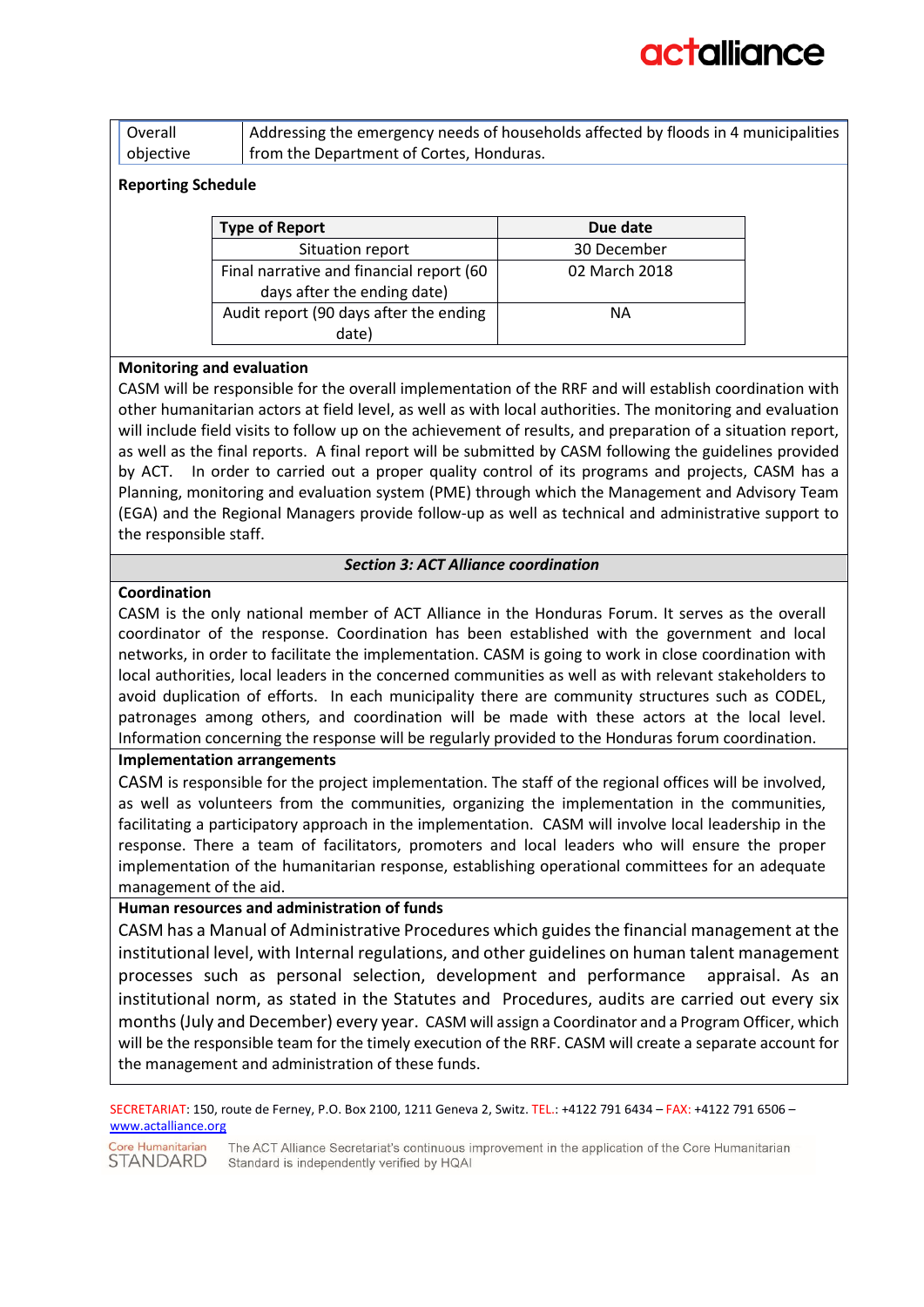#### **Communications**

The aid will be properly identified with ACT Alliance logo, photos and life stories will be taken to build a historical memory of the Project and its impact on the lives of participants, and will be published in social networks and other media. Photos and stories will be provided for communication purposes. Regular reporting will be share within the alliance, as well as life stories.

|                         |                                        | <b>Section 4: Budget Summary</b> |                |                  |                |                  |               |
|-------------------------|----------------------------------------|----------------------------------|----------------|------------------|----------------|------------------|---------------|
|                         |                                        | Type of                          | No. of         | <b>Unit Cost</b> | <b>Budget</b>  | <b>Budget</b>    |               |
|                         |                                        | <b>Unit</b>                      | <b>Units</b>   | $C\$             | C <sub>S</sub> | <b>USD</b>       |               |
|                         | <b>DIRECT COSTS</b>                    |                                  |                |                  |                |                  |               |
| 1                       | <b>PROGRAM STAFF</b>                   |                                  |                |                  |                |                  |               |
| 1.1.                    | Coordinator                            | <b>Months</b>                    | 3.00           | 15,000.00        | 45,000.00      | 1,914.08         | 5.4%          |
| 1.2.                    | <b>Program Officer</b>                 | <b>Months</b>                    | 3.00           | 13,000.00        | 39,000.00      | 1,658.87         | 4.7%          |
| 1.9.                    | <b>TOTAL PROGRAM STAFF</b>             |                                  |                |                  | 0<br>84,000    | 0.00<br>3,572.95 | 0.0%<br>10.1% |
|                         |                                        |                                  |                |                  |                |                  |               |
|                         | <b>Description</b>                     | Type of                          | No. of         | <b>Unit Cost</b> |                |                  |               |
|                         |                                        |                                  |                |                  | <b>Budget</b>  | <b>Budget</b>    |               |
|                         |                                        | <b>Unit</b>                      | <b>Units</b>   | Lempiras         | Lempiras       | <b>USD</b>       |               |
| $\overline{2}$          | <b>PROGRAM ACTIVITIES</b>              |                                  |                |                  |                |                  |               |
| 2.1.                    | <b>Food security</b>                   |                                  |                |                  | 619,050.00     | 26,331.35        | 74.7%         |
|                         |                                        |                                  |                |                  |                |                  | 0.0%          |
| 2.1.1                   | <b>Rice</b>                            | Ibs                              | 14,000         | 12               | 168,000.00     | 7,145.90         | 20.3%         |
| 2.1.2                   | <b>Beans</b>                           | Ibs                              | 14,000         | 20               | 280,000.00     | 11,909.83        | 0.34          |
| 2.1.3                   | Coffee                                 | Ibs                              | 700            | 50               | 35,000.00      | 1,488.73         | 4.2%          |
| 2.1.4                   | lard                                   | Kilo                             | 700            | 40               | 28,000.00      | 1,190.98         | 3.4%          |
| 2.1.5                   | sugar                                  | Libras                           | 3,500          | 12               | 42,000.00      | 1,786.47         | 5.1%          |
| 2.1.6                   | Spaghetti                              | Libras                           | 1,300          | 16               | 20,800.00      | 884.73           | 2.5%          |
| 2.1.7                   | corn flour                             | Packag<br>e                      | 700            | 20               | 14,000.00      | 595.49           | 1.7%          |
| 2.1.8                   | Salt                                   | bag                              | 700            | $\overline{5}$   | 3,500.00       | 148.87           | 0.4%          |
| 2.1.9                   | Oats                                   | bag                              | 700            | 35               | 24,500.00      | 1,042.11         | 3.0%          |
|                         | <b>TOTAL PROGRAM ACTIVITIES</b>        |                                  |                |                  | 619,050.00     | 26,331.35        | 74.7%         |
|                         |                                        |                                  |                |                  |                |                  |               |
| $\mathbf{3}$            | <b>PROGRAM IMPLEMENTATION</b>          |                                  |                |                  |                |                  |               |
| 3.2.                    | Communication / visibility             | <b>Months</b>                    | $\overline{2}$ | 8,500            | 17,000.00      | 723.10           | 2.1%          |
| 3.4.                    | Monitoring & evaluation                | <b>Months</b>                    | 3              | 6,000            | 18,000.00      | 765.63           | 2.2%          |
|                         |                                        |                                  |                |                  |                |                  |               |
|                         | <b>TOTAL PROGRAM IMPLEMENTATION</b>    |                                  |                |                  | 35,000.00      | 1,488.50         | 4.2%          |
| $\overline{\mathbf{4}}$ | <b>PROGRAM LOGISTICS</b>               |                                  |                |                  |                |                  |               |
|                         | <b>Transport (of relief materials)</b> |                                  |                |                  |                |                  |               |
| 4.1.                    | <b>Hire/ Rental of Vehicles</b>        | <b>Travels</b>                   | 12             | 3,000            | 36,000         | 1,531.26         | 4.3%          |
| 4.2.                    | Fuel                                   | <b>Months</b>                    | 3              | 3,000            | 9,000          | 382.82           | 1.1%          |
|                         | Warehousing                            |                                  |                |                  |                |                  |               |
| 4.3.                    | <b>Rental of warehouse</b>             | <b>Months</b>                    | $\mathbf{1}$   | 5,000            | 5,000          | 212.68           | 0.6%          |
|                         |                                        |                                  |                |                  |                |                  |               |
|                         | <b>TOTAL PROGRAM LOGISTICS</b>         |                                  |                |                  | 50,000         | 2,127            | 6.0%          |

SECRETARIAT: 150, route de Ferney, P.O. Box 2100, 1211 Geneva 2, Switz. TEL.: +4122 791 6434 – FAX: +4122 791 6506 – [www.actalliance.org](http://www.actalliance.org/)

Core Humanitarian STANDARD

The ACT Alliance Secretariat's continuous improvement in the application of the Core Humanitarian Standard is independently verified by HQAI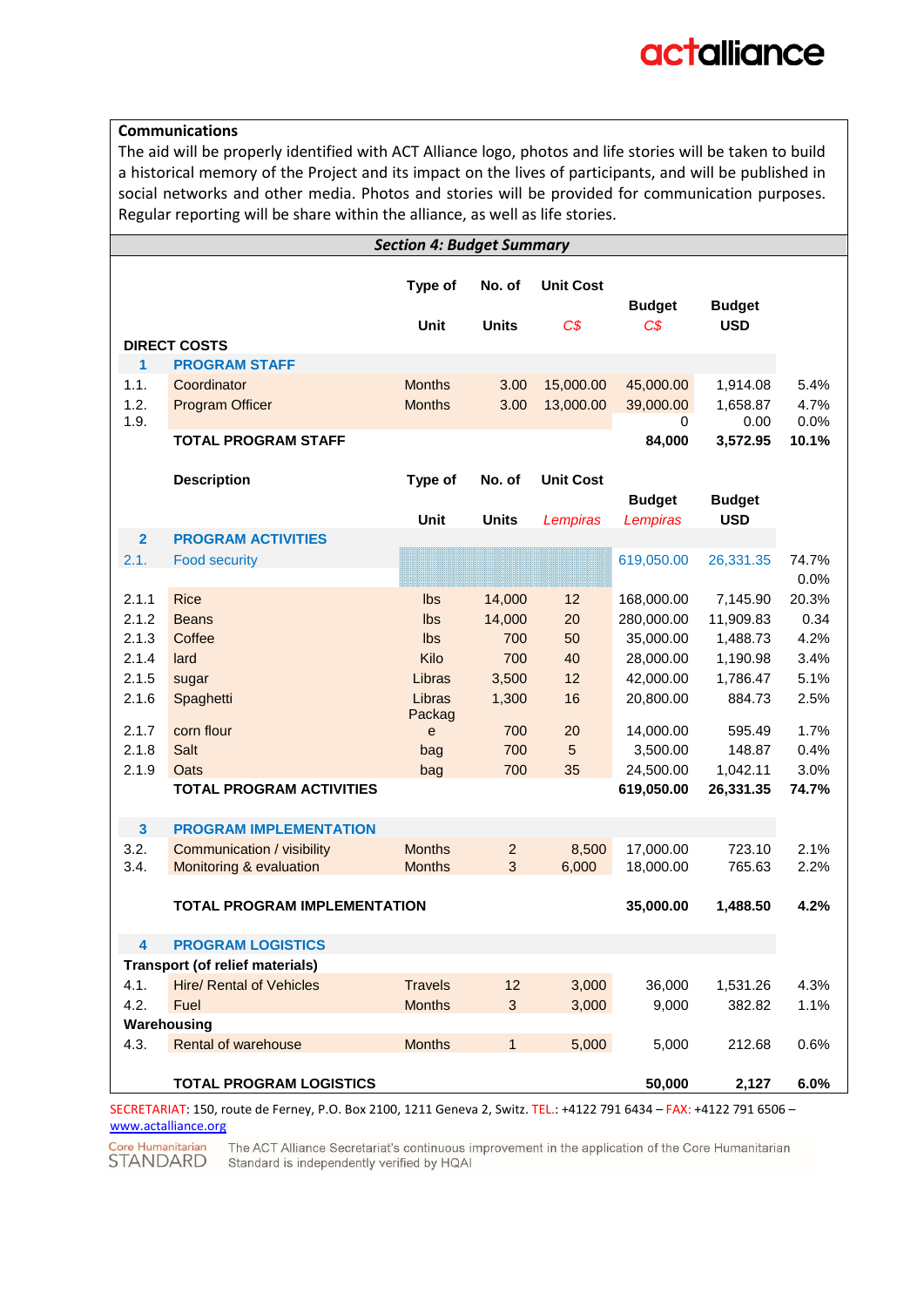# actalliance

|                           |                                                                        |                           |              |        |            |               | 0.0%         |  |  |
|---------------------------|------------------------------------------------------------------------|---------------------------|--------------|--------|------------|---------------|--------------|--|--|
|                           | <b>TOTAL DIRECT COST</b>                                               |                           |              |        | 788,050.00 | 33,519.55     | 95.1%        |  |  |
|                           |                                                                        |                           |              |        |            |               |              |  |  |
|                           | <b>INDIRECT COSTS: PERSONNEL, ADMINISTRATION &amp; SUPPORT</b>         |                           |              |        |            |               |              |  |  |
| e.g.                      | Staff salaries                                                         |                           |              |        |            |               |              |  |  |
|                           | Salaries for accountant and other                                      |                           |              |        |            |               |              |  |  |
|                           | admin or secretarial staff)                                            | <b>Months</b>             | 3            | 7,000  | 21,000     | 893.24        | 2.5%         |  |  |
|                           | <b>Office Operations</b><br><b>Office Utilities</b>                    | <b>Months</b>             | $\mathbf{3}$ | 300    |            |               | 0.0%<br>0.1% |  |  |
|                           | Communications                                                         |                           |              |        | 900        | 38.28         |              |  |  |
|                           | Telephone and fax                                                      | <b>Months</b>             | $\mathbf{3}$ | 2,400  | 7,200      | 306.25        | 0.9%         |  |  |
|                           | Other                                                                  |                           |              |        |            |               |              |  |  |
|                           | English language translation                                           |                           | $\mathbf{1}$ | 11,755 | 11,755     | 500.00        | 1.4%         |  |  |
|                           |                                                                        |                           |              |        |            |               |              |  |  |
|                           | TOTAL INDIRECT COST: PERSONNEL, ADMIN. & SUPPORT                       |                           |              |        | 40,855     | 1,738         | 4.9%         |  |  |
|                           |                                                                        |                           |              |        | 5%         | 5%            |              |  |  |
|                           |                                                                        |                           |              |        |            |               |              |  |  |
|                           | <b>TOTAL EXPENDITURE</b>                                               |                           |              |        | 828,905    | 35,257 100.0% |              |  |  |
|                           |                                                                        |                           |              |        |            |               |              |  |  |
|                           |                                                                        |                           |              |        |            |               |              |  |  |
|                           |                                                                        |                           |              |        |            |               |              |  |  |
|                           |                                                                        |                           |              |        |            |               |              |  |  |
|                           |                                                                        | <b>Section 5: Annexes</b> |              |        |            |               |              |  |  |
| Ι.                        | I. Annex 1 - Contact and bank details                                  |                           |              |        |            |               |              |  |  |
| Bank account name         |                                                                        |                           |              |        |            |               |              |  |  |
|                           |                                                                        |                           |              |        |            |               |              |  |  |
|                           | Intermediary bank.                                                     |                           |              |        |            |               |              |  |  |
| <b>CITI BANK</b>          |                                                                        |                           |              |        |            |               |              |  |  |
|                           | 111 WALL STREET                                                        |                           |              |        |            |               |              |  |  |
|                           | <b>NEW YORK, NY, 10043</b>                                             |                           |              |        |            |               |              |  |  |
|                           | ABA: 021000089<br><b>SWIFT: CITIUS33</b>                               |                           |              |        |            |               |              |  |  |
|                           | <b>Banco Beneficiario:</b>                                             |                           |              |        |            |               |              |  |  |
|                           | Banco de Occidente, S.A.                                               |                           |              |        |            |               |              |  |  |
|                           | <b>Boulevard Centro América</b>                                        |                           |              |        |            |               |              |  |  |
|                           | Tegucigalpa, MDC Honduras                                              |                           |              |        |            |               |              |  |  |
|                           | Cuenta: 36264462                                                       |                           |              |        |            |               |              |  |  |
|                           |                                                                        |                           |              |        |            |               |              |  |  |
| <b>Beneficiary Client</b> |                                                                        |                           |              |        |            |               |              |  |  |
|                           | <b>SWIFT: BOCCHNTE</b>                                                 |                           |              |        |            |               |              |  |  |
|                           | Cuenta Habiente: Mennonite Social Action Commission (CASM)No. Account: |                           |              |        |            |               |              |  |  |
|                           | 22201-083813-2                                                         |                           |              |        |            |               |              |  |  |
| No. Phone:                | (504) 2552-94-69 / 70, 2552-54-37                                      |                           |              |        |            |               |              |  |  |

SECRETARIAT: 150, route de Ferney, P.O. Box 2100, 1211 Geneva 2, Switz. TEL.: +4122 791 6434 – FAX: +4122 791 6506 – [www.actalliance.org](http://www.actalliance.org/)

Core Humanitarian The ACT Alliance Secretariat's continuous improvement in the application of the Core Humanitarian<br>STANDARD Standard is independently verified by HQAI